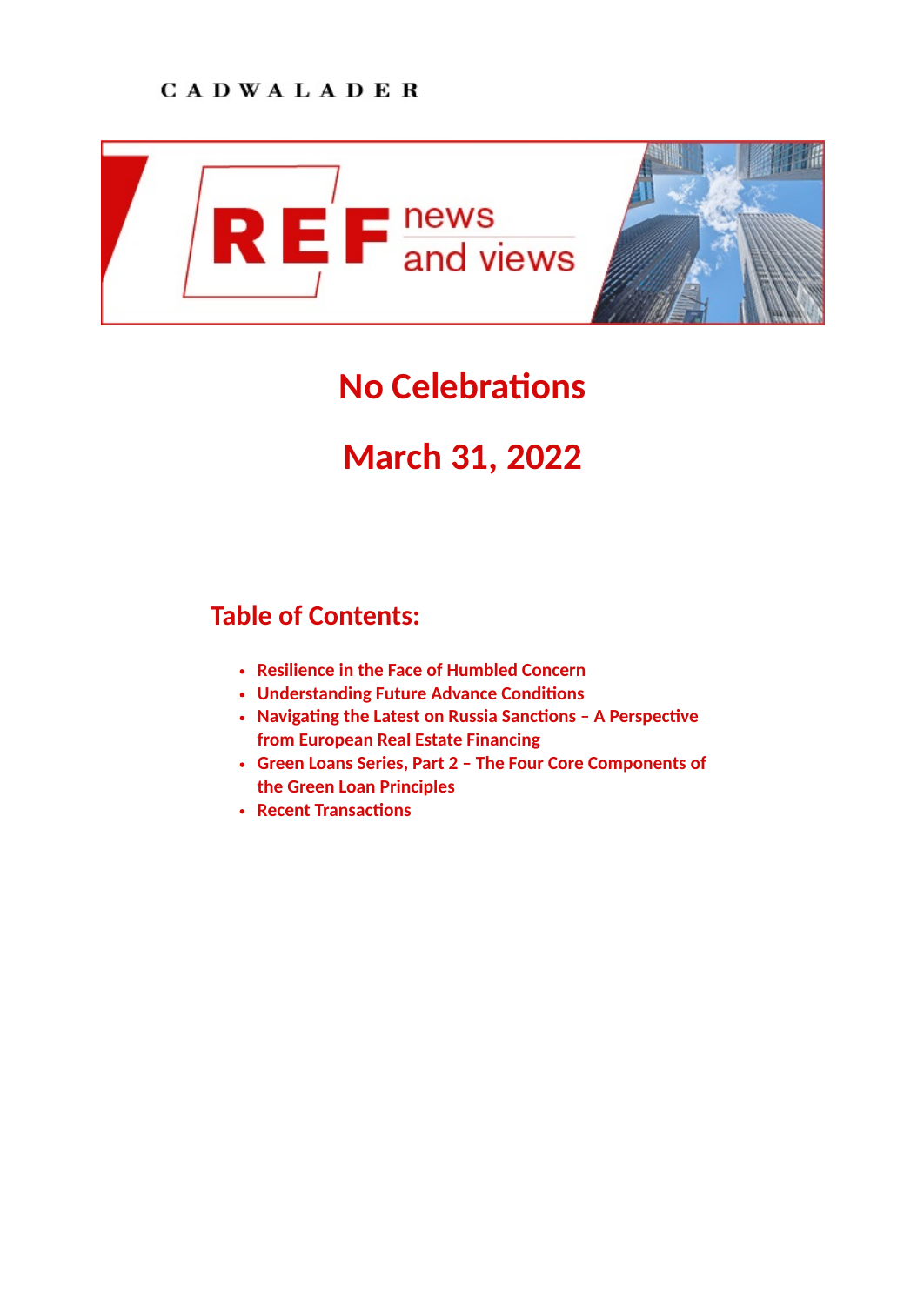# **Resilience in the Face of Humbled Concern**



By **[Steven M. Herman](https://www.cadwalader.com/professionals/steven-herman)** Partner | Real Estate

It is difficult to celebrate economic success when every day on the news we are confronted with unimaginable horrors and human suffering. With this as a backdrop, we would like to offer our comments on the state of the real estate markets.

Resilience is the word that comes to mind. Omicron, pandemic, rising interest rates, Ukraine, World War III. There seem to be ominous signs everywhere, yet the real estate markets seem to be resilient. Busy is the word of the hour, week, month, quarter, year. Whether transactions are securitized or balance sheet, the markets are busy. There has been some trepidation around rising rates, with the situation in Ukraine, and also where "flex" is appearing in term sheets, deals are being repriced or "slow-walked." But, overall, the markets seem to be, on the whole, resilient.

And, yet, this resilience is being tested every day. The issuance of new term sheets and their pricing have slowed a bit with all of the "noise" in the world. But unlike prior instances where markets shut down completely, this seems like thoughtful, cautious professionals being cognizant of many different headwinds requiring attention. There still remain difficulties in pricing the office markets due to "work from home" and its impact on space consumption over the longer term. And retail continues to be a concerning food group for many, with the continued erosion of anchors and even "inline" tenants being impacted by the ongoing expansion of online retail, which was kicked into high gear by the pandemic. Yet resilience continues in this sector as well, as fitness centers, religious institutions and day care centers, among others, replace traditional anchors. Logistics, warehouse, extended stay, medical facilities, lab space and tech space continue to be the rage, while hotels again are resilient, and post-pandemic (I shudder to use that phrase) usage for business and leisure continue to tick up. Finally, multifamily has remained strong.

Cautious optimism in the face of looming clouds. I am running out of metaphors, but resilience seems to be the right word. Fingers crossed for our markets but, more importantly, for some of the chaos in the world to abate.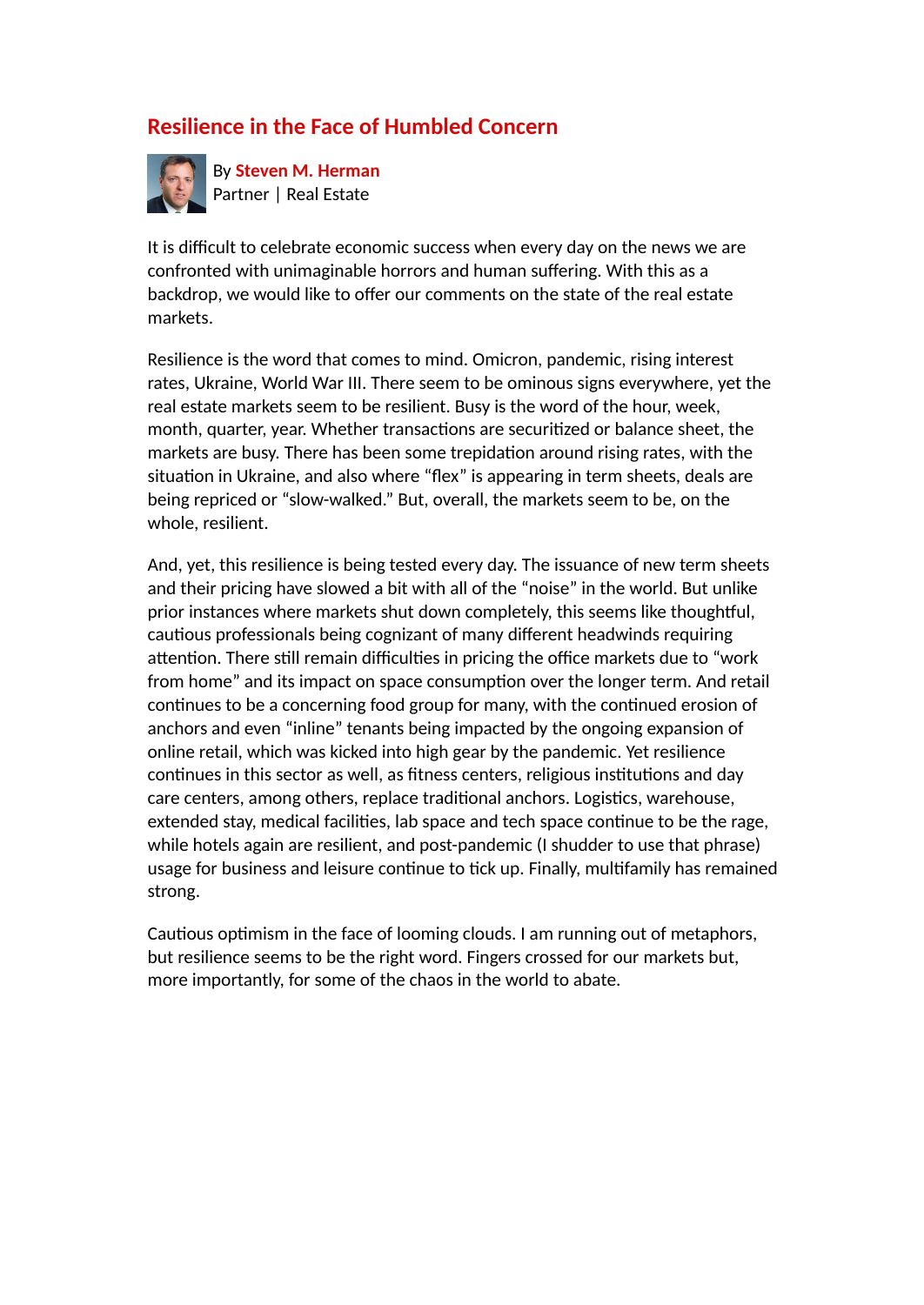# **Understanding Future Advance Conditions**



By **[Steven M. Herman](https://www.cadwalader.com/professionals/steven-herman)** Partner | Real Estate

By **[Michael S. Anglin](https://www.cadwalader.com/professionals/michael-anglin)** Special Counsel | Real Estate

While some commercial real estate loans are fully funded at loan closing, others are funded in whole or in part through future advances. Some loans provide for future advances to fund tenant improvement work and leasing commissions and/or capital improvements. Loans on transitional properties that do not have a rent stream sufficient to fully fund the property's operating expenses may also include future funding for shortfalls in debt service payments and other carry costs such as real estate taxes, insurance premiums, management fees, etc. Construction loan advances will typically cover all construction costs, including both hard and soft costs, and all debt service and other carry costs, in excess of the borrower's required equity contribution. From the lender's perspective, each future advance increases its exposure, and for that reason, loan documents typically include "future advance conditions," which consist of requirements that must be satisfied to trigger the lender's obligation to fund a requested advance. The borrower needs to be able to draw down post-closing advances in order to operate, and in some cases develop, its property and to make payments required under the loan documents and third-party contracts as they become due; and from its perspective the future advance conditions need to be limited to those that it can satisfy, preferably without creating an excessive administrative burden.

We can think of most future advance conditions as falling into at least one of four categories: (i) requirements intended to prevent the lender from having to throw good money after bad by funding into a default or distress situation or a situation that is likely to become a default or distress situation; (ii) requirements intended to assure the lender that the costs being funded have actually been incurred and are in accordance with the requirements and standards imposed by the loan documents; (iii) requirements intended to preserve the priority of the lender's security; and (iv) requirements intended to meet the lender's operational constraints. While not all future funding conditions fall neatly into these categories, and while some could be said to fall into more than one category, these categories are useful as a framework for understanding the various requirements. This article discusses examples of typical future advance conditions that fall into each category. It does not attempt to cover all typical future advance conditions.

## **Avoiding Funding into Distress Situations**

(a) No Default. The most basic future advance condition is that the loan not be in default. It is difficult for a borrower to argue that its lender should be obligated to fund a loan where there exists an event of default, *e.g.*, a default where any required notice calling the default has been given and any period during which the borrower has the right to cure has expired. But what about a situation where the borrower still has a period in which it has the right to cure the default? The lender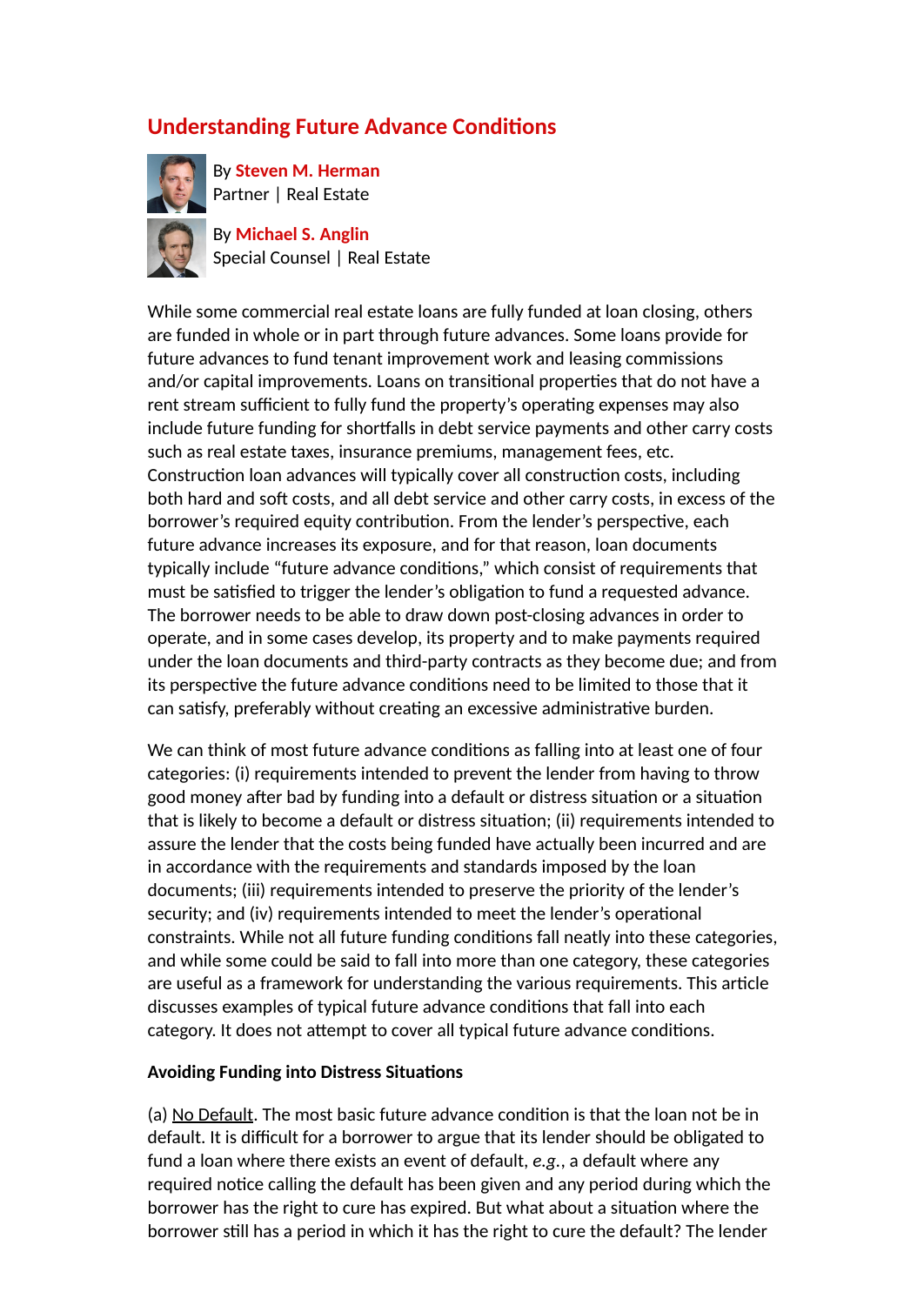does not want to increase its exposure in a situation where it knows there is a problem and it may be just be a matter of time before the default ripens into an event of default. The borrower, however, may need the advance to fund debt service or other costs that need to be paid in order to avoid additional defaults, or to keep a construction project on track, and wants to have sufficient time to cure the default without coming out-of-pocket to fund costs that need to be paid during that period. Typically, the lender will insist on the condition that no monetary default exists, which is difficult for the borrower to object to because monetary defaults can be cured simply by making a payment. Non-monetary defaults, however, might take time to cure. Lenders will sometimes agree to limit the funding condition to the absence of material non-monetary defaults and will sometimes eliminate the condition entirely as it relates to non-monetary defaults. Another potential lender concession is to agree to fund advances for debt service and certain other carry costs such as insurance premiums and taxes notwithstanding a material non-monetary default, but to refuse to fund other costs until the default has been cured. This gives the borrower some breathing room in that it provides the funds necessary to make payments that if not paid when due will trigger an event of default, while not funding costs that the borrower may be under less pressure to pay timely and that it might be able to stretch out. Because the lender is the recipient of the debt service payments and would likely have to make protective advances for taxes and insurance if the loan were to go into default, it might view making these advances in the face of an unmatured nonmonetary default as more acceptable than funding other costs.

(b) Balancing. Balancing requires the borrower to post cash collateral with the lender in the event that the lender determines that the aggregate of unadvanced loan proceeds, amounts held in lender-controlled reserves and any projected rents and other property revenues are not sufficient to pay all carry and construction costs required to be paid under the loan documents through loan maturity (or some other negotiated period) or that such available amounts, taking into account restrictions on the use of loan advances, reserve funds and property revenues, are insufficient to pay any category of such expenses. Balancing requirements are intended to provide the lender with assurances that the property will not run out of money before construction is completed and/or the loan matures. Although balancing calls are an anathema to borrowers because they force them to contribute additional unanticipated capital, they are common in construction loans and in loans where carry costs are being funded from loan proceeds.

(c) Bringdown of Representations and Warranties. The representations and warranties made by the borrower in the loan documents provide the lender with the borrower's certification that the facts relating to the loan that the lender understands to be true at the time of the loan closing are in fact true. The lender wants a similar certification with respect to the relevant facts as they exist at the time that each advance is made. This is accomplished by conditioning the borrower's right to obtain post-closing advances on its representations and warranties remaining true as of the date of each future advance and its certifying the same to the lender. But what if underlying facts have changed? For example, the loan documents will likely include a representation with respect to the accuracy of the property's rent roll provided to the lender at closing. Rent rolls, however, are not static, and changes over time will typically not violate the loan documents. Other representations, such as compliance with single-purpose entity requirements, are intended to remain true throughout the term of the loan, and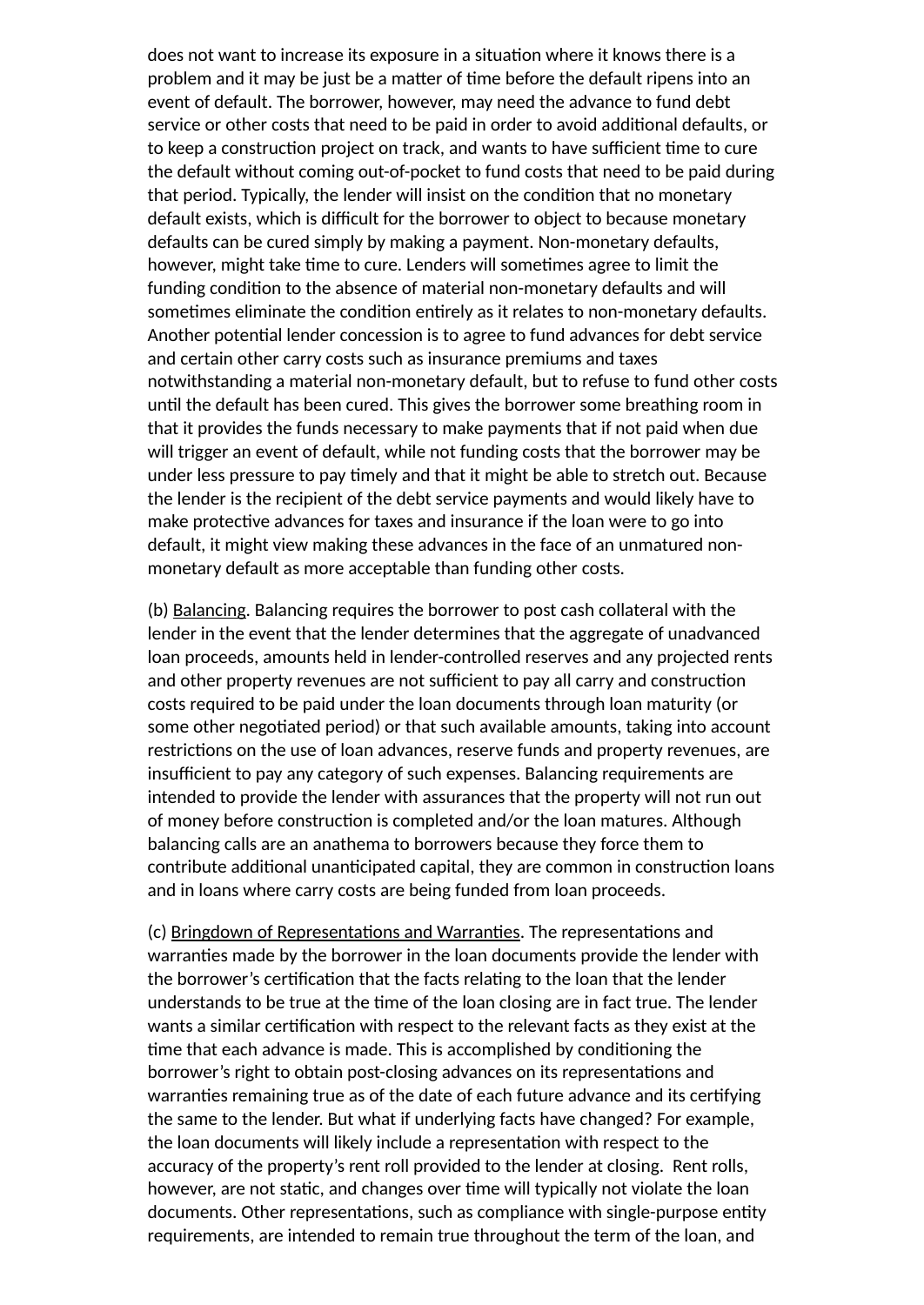non-compliance with these requirements will trigger a default. So, the future advance condition relating to a bringdown of representations and warranties should be crafted to provide that those representations required to remain true throughout the loan term do in fact remain true and to permit changes in the underlying facts with respect to the balance of the representations. Prudence dictates a careful review of each representation to determine which category each representation falls into.

## **Substantiation of Costs**

Before making advances to fund the payment of particular costs, the lender will want to see evidence that the costs have in fact been incurred. The related loan document requirements will vary depending on the type of costs being funded. For some types of costs, this might be as simple as a borrower certification backed by an invoice. Construction loan draw requirements are much more extensive and include the submission of documentation intended to substantiate not only that the costs have been incurred but that the work being paid for satisfies the requirements of the loan documents with respect to quality, compliance with legal requirements, conformance with approved plans and specifications, etc. While a detailed discussion of construction loan draw requirements is beyond the scope of this article, it may include, for example, an Application and Certificate of Payment (usually in the form of AIA Document G702) signed by the general contractor and architect as to the work completed, retainage held and conformity of the work to the approved plans and specifications, payment requisitions from trade contractors, an anticipated cost report that sets forth the anticipated costs of various construction line items, copies of contracts and subcontracts for which payment is being made and approval by the lender's construction consultant based on its review of the documentation submitted and on-site inspection of the work. Draw requirements for advances to fund tenant improvements and other capital improvements are usually abbreviated versions of construction loan draw requirements.

## **Preservation of Priority**

The lender's concern here is to assure that its mortgage lien insofar as it secures post-closing advances will have the same priority that it has with respect to amounts that it advanced at loan closing, at the time that its mortgage was recorded and its loan title insurance policy was issued, and that such priority will be insured under its title insurance policy. In other words, the lender wants to make sure that there are no liens or other encumbrances that arose post-closing that will have priority over its mortgage insofar as it secures post-closing advances. In a construction loan context, mechanics liens are of particular concern. Note that in many jurisdictions a mechanics lien may be filed within a specified period after work was performed and the filing will "relate back" to the date on which the work was commenced, meaning that in some jurisdictions it will have priority over mortgage loan advances made after the work was commenced. The rules relating to mortgage lien priority vary substantially from jurisdiction to jurisdiction. In some jurisdictions, post-closing advances secured by a mortgage recorded at the time of closing that states that it secures future advances up to a stated amount will have priority over encumbrances arising after the recording of the mortgage notwithstanding that they may have arisen prior to the making of the post-closing advance in question. In other jurisdictions, encumbrances arising after the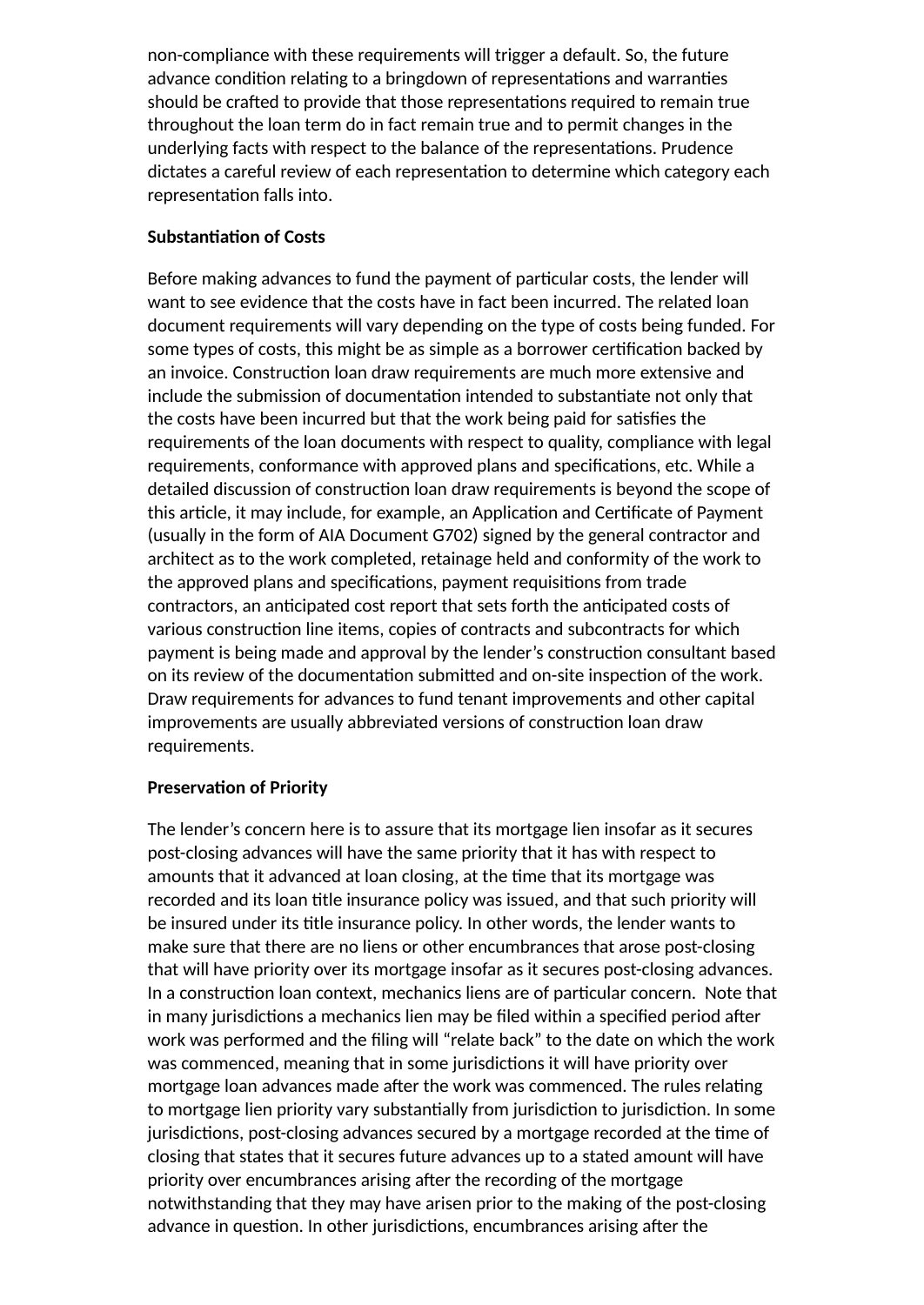recording of the mortgage but prior to the making of the post-closing advance in question will have priority over the mortgage insofar as it secures the post-closing advance. In those jurisdictions, it is necessary to include a future advance condition that requires the borrower to deliver a title continuation or endorsement issued by the title insurer that, based on an updated title search, increases the amount of the policy to include the amount of the post-closing advance and amends the effective date of the policy to the date of the advance without taking any additional exceptions to coverage. Future advance conditions will also typically require delivery of lien waivers from all contractors, subcontractors, material suppliers and any other potential mechanics lien claimants that performed work to be paid for out of the requisitioned disbursement, pursuant to which such party waives lien rights to the extent of the payment made.

#### **Lender Administration**

In order to properly administer a loan, the lender needs to make sure that it receives sufficient information to determine whether the conditions to the advance have been satisfied and has sufficient time to review that information. It also needs sufficient time to obtain the funds with which the loan advance will be funded, which in the case of a syndicated loan, will entail the administrative agent's collecting from each syndicate member its proportionate share of the advance, and in the case of other loans, may involve obtaining the funds from an investor or a party providing financing to the lender. In addition, since reviewing draw requests can be time-consuming, particularly in construction lending, the lender will want to put limitations on the frequency of draw requests. This is typically accomplished by limiting draw requests to one per month and sometimes imposing a floor on the amount that can be requisitioned, and by giving the lender a specified period to fund the draw, which does not commence until the lender receives the draw request and all required supporting materials.

From both the lender's and the borrower's perspectives, future advance conditions are among the most important loan document provisions. Unlike many provisions that come into play only upon the happening of certain contingencies, the borrower and the lender will have to deal with the draw conditions on a regular basis. The lender needs the ability to make sure that it understands what it is funding and that it is not unnecessarily increasing its exposure on what may become a problem loan. The borrower is entering into the loan transaction for the purpose of drawing down loan proceeds, and constraints on its ability to do so are usually at or near the top of its concerns. Accordingly, the draw requirements warrant the close attention of both parties at the negotiation stage.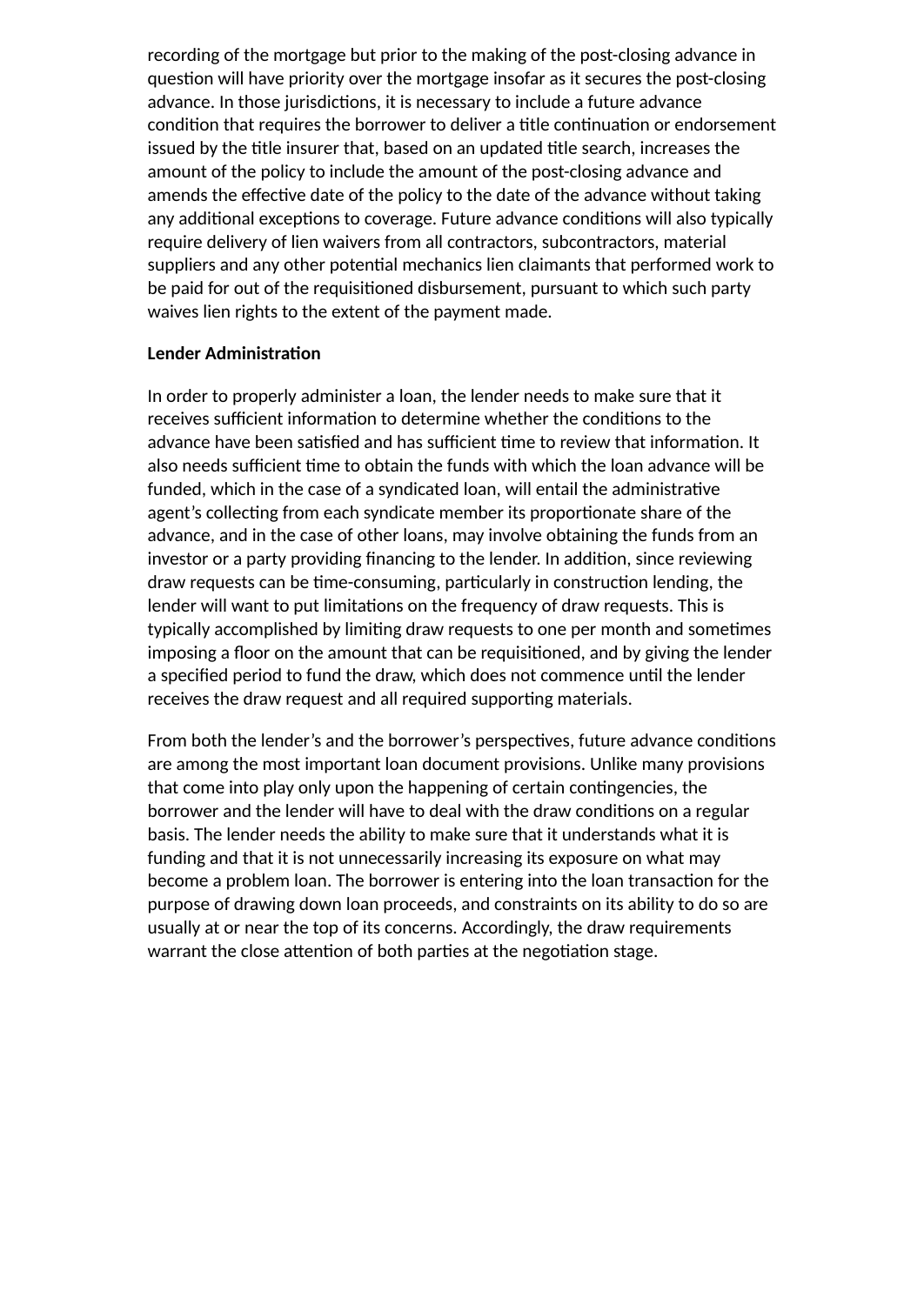# **Navigating the Latest on Russia Sanctions - A Perspective from European Real Estate Financing**



By **[Livia Li](https://www.cadwalader.com/professionals/livia-li)** Associate | Real Estate

## By **[Duncan Grieve](https://www.cadwalader.com/professionals/duncan-grieve)** Special Counsel | White Collar Defense and Investigations

It's been just over a month since Russia launched its invasion of Ukraine, and, along with the atrocities of the war hitting the headlines, a whole host of countries, led by the United States, United Kingdom and European Union, have been responding with a series of crushing economic sanctions. These measures have ranged from "blocking" sanctions, which generally prohibit any dealings with specific designated parties (and entities they own), to more limited "sectoral" sanctions, which ban some dealings with the target (*e.g.*, related to their new debt or equity). As a result, when it comes to dealing with Russia, the Russian government, and individuals linked to the Russian government, the sanctions regime has changed dramatically in a short period of time.

Between 24 February and 24 March 2022, the UK Government significantly extended existing financial sanctions against Russia to include a large number of Russian legal entities and individuals. The current list of individuals and entities targeted by asset freezes can be found on [OFSI's Consolidated List.](https://assets.publishing.service.gov.uk/government/uploads/system/uploads/attachment_data/file/1063496/Russia.pdf) In addition, the UK also adopted financial sanctions which prohibit persons from dealing directly or indirectly with transferable securities or money-market instruments issued after 0:01 on 1 March 2022 by or on behalf of persons "connected" with Russia. There are also restrictions on extending loans and credit arrangements after 0:01 on 1 March 2022 to Russian legal entities and the government of Russia.

Similarly stringent sanctions have been announced by the European Union and the United States. For a summary of the current landscape of the sanctions announced in the United States, UK and European Union, our colleagues from our White Collar Defense and Investigations and Regulatory teams have published an update of the Russia Sanctions landscape which can be accessed [here](https://www.cadwalader.com/resources/clients-friends-memos/taking-stock-a-survey-of-the-new-russia-sanctions-landscape).

## **What does this mean for lenders for REF transactions?**

Given the array of sanctions imposed, lenders around the world are no doubt paying close attention to the latest announcements in order to ensure that their compliance controls and systems remain adequate and up to date.

In the context of European real estate financing, in comparison with other financing/equity investments, given that borrowed funds are generally utilised to fund the purchase/refinancing of real estate assets located in UK/Europe, the latest changes to sanctions have a smaller impact on the existing sanctions procedures, as the asset funded is not located in a sanctioned country (in contrast to heavily affected industries such as oil/infrastructure, or investments located in Russia or owned by Russia). However, it is very important to bear in mind that with the ever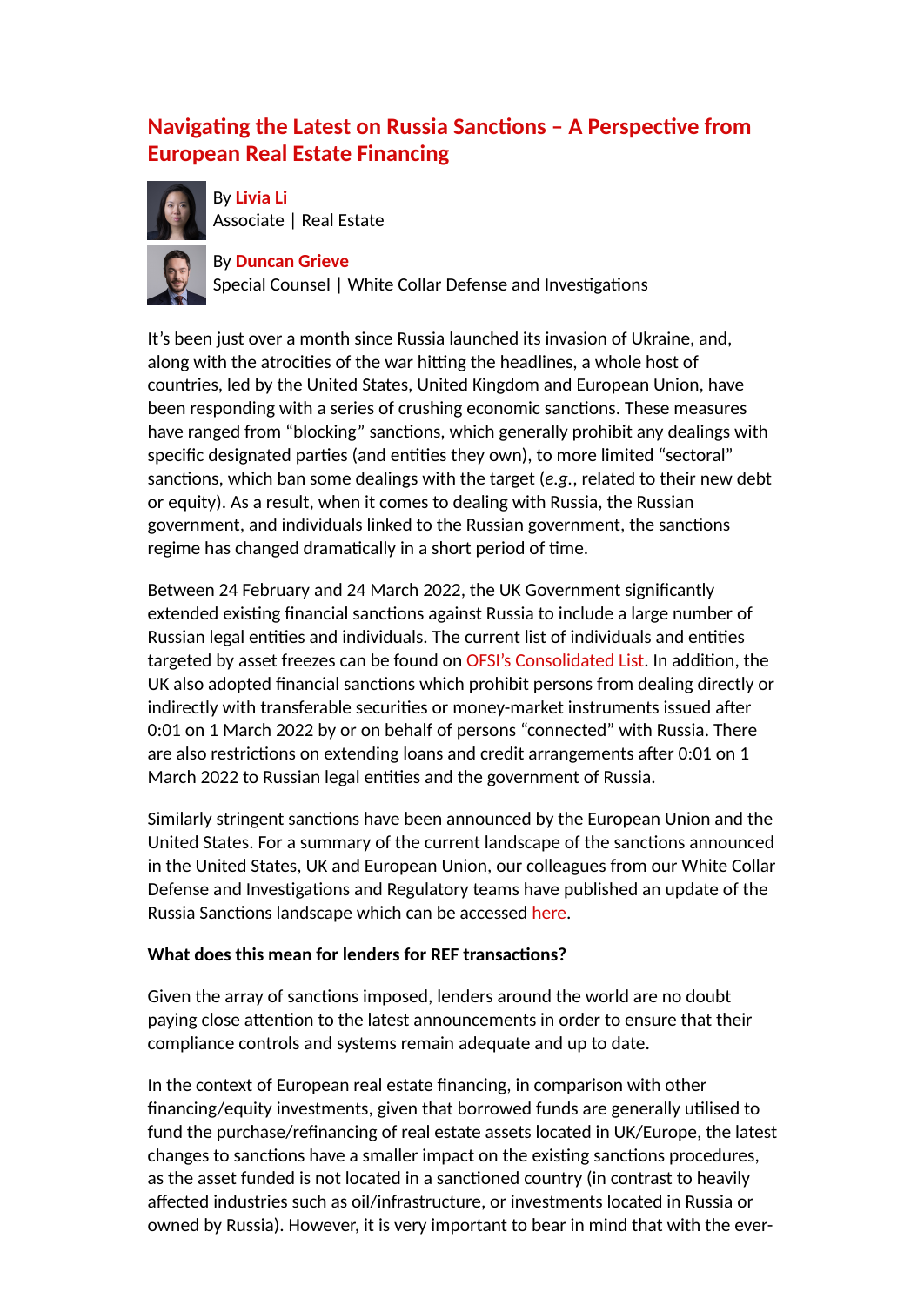changing sanctions landscape, care must be taken with respect to the due diligence of the flow of funds and also the ultimate beneficial owner/investors, as sanctions apply beyond the simplistic view of looking only at the underlying investment.

As a general reminder, with regard to real estate financing provided for real estate investment (*i.e.*, ownership of real estate) in Europe, the asset itself is not located in a sanctioned country and so there is no restriction from a sanctions perspective with respect to the ownership of the asset unless that asset is being acquired from a blocked person − for example, a sanctioned Russian oligarch who owns property across the continent, which may be sometimes through opaque ownership structures. The focus therefore is on the Borrower(s), the Sponsors and also the control of such persons and their use of funds. Each lender has its own sanctions policies and compliance procedures, and these are subject to different sanctions regimes. Broadly speaking, in the context of real estate financing, the matters which a lender should focus on include the following:

- 1. ultimate beneficial owner and control of the investor/borrower, to ensure there are no dealings with a "sanctioned person";
- 2. the same applies with respect to the seller of the real estate where an acquisition is being funded  $-$  a transaction acquiring assets from a blocked person would be in breach of sanctions, and, therefore, the ultimate beneficial owner and control of the vendor should also be subject to due diligence as per point 1 above;
- 3. flow of funds both inflow and outflow to a sanctioned person or territory may be subject to restrictions; this would include injection of equity, payment of distributions/dividends, etc.;
- 4. the Borrower must have a compliance regime/policy to comply with the latest sanctions requirements to ensure it will not breach applicable sanctions requirements;
- 5. the Borrower must not use the lender's funds to do business with sanctioned parties, including by acquiring properties from sanctioned sellers; and
- 6. the Borrower must not repay its obligations using funds that are obtained from dealings with a sanctioned person or territory.

These are some examples of sanction covenants which are required by most lenders in providing finance. As mentioned above, due to the different compliance requirements and sanctions regimes that different lenders are subject to, the sanctions covenants may vary. As noted, any use of funds from the lender to conduct a transaction with a sanctioned person, entity or territory will be in breach of sanctions. This means that, in an acquisition transaction, the lender should screen both the borrower (purchaser) and also the seller of the asset(s) to ensure all parties involved are not subject to sanctions restrictions at the time.

From the Borrower's perspective, it is important to ensure there are adequate sanctions compliance policies in place. The Borrower would need to be in a position, if requested by the lender, to provide information regarding ultimate beneficial owner and flow of funds. These sanctions covenants are ongoing throughout the life of the facility.

Finally, for a more in-depth discussion on this topic, our Funds and White Collar Defense and Investigations colleagues have published an article recently on this topic in *Fund Finance Friday*, which can be accessed [here.](https://www.cadwalader.com/fund-finance-friday/index.php?eid=1346&nid=179)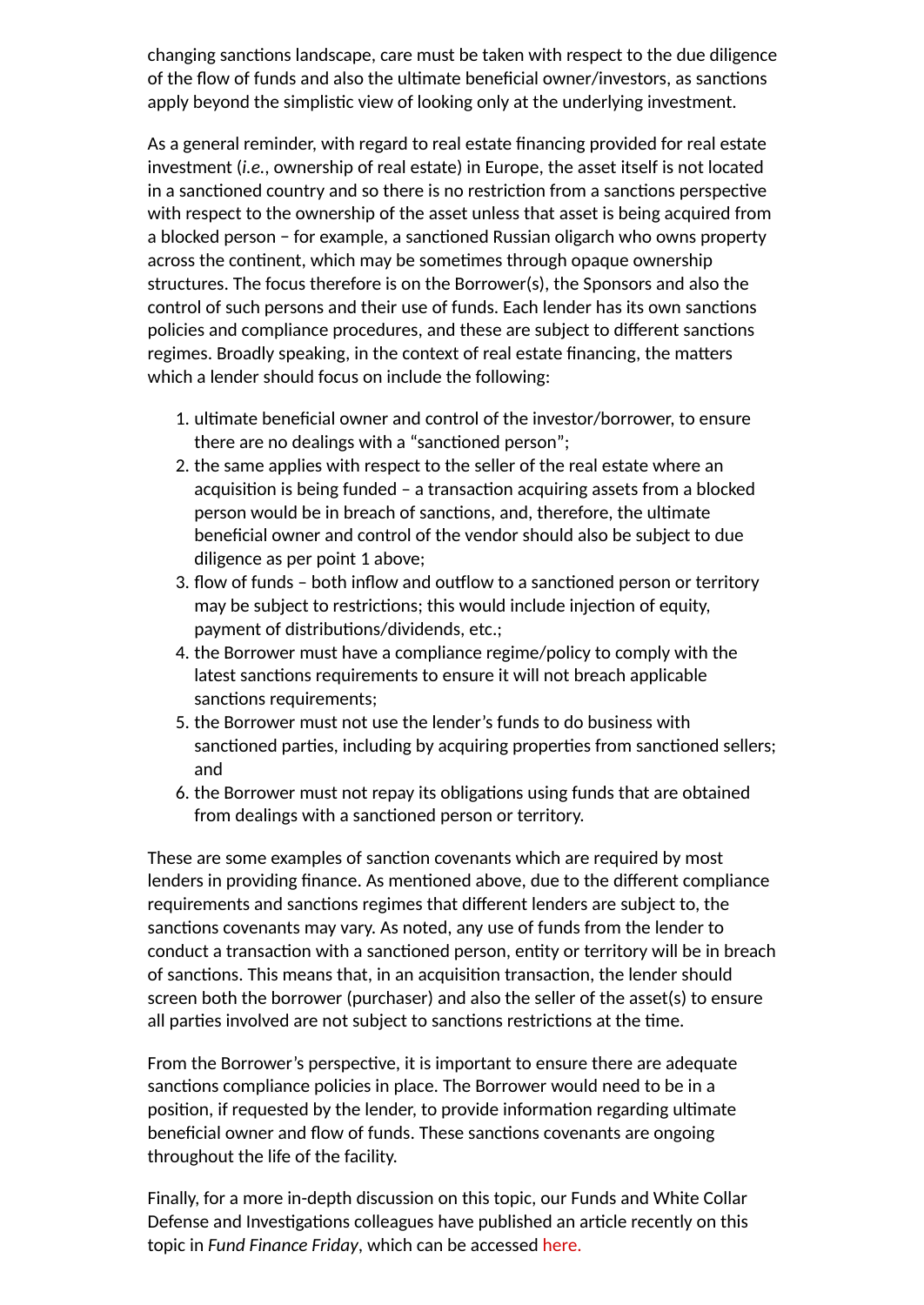# **Green Loans Series, Part 2 – The Four Core Components of the Green Loan Principles**



By **[William Lo](https://www.cadwalader.com/professionals/william-lo)** Associate | Real Estate

In our February edition of *REF News and Views*, we introduced the Green Loan Principles ("GLP") that were published by the Loan Market Association ("LMA"). The GLP seeks to help facilitate and support environmentally sustainable economic activity by providing a framework of market standards, guidelines and methodology that can be consistently adopted across the green loan market.

One key point regarding the GLP is that they are currently still voluntary and for guidance only, so it is ultimately incumbent on the lenders to define their internal standards with regards to eligibility criteria for what they would classify as a green project. This being said, we fully expect to see continued growth in the use of the GLP as the guiding core principle for green loans products, as well as an evolution and development in the GLP, over the coming years.

In this article we dive deeper into the GLP to discuss each of its four core components.

## **The four core components of the GLP**

To qualify as a GLP-compliant green loan, such loan product must align itself with the following four core components: (1) use of proceeds; (2) process for project evaluation and selection; (3) management of proceeds; and (4) reporting.

## **1. Use of proceeds**

Under the GLP, the utilisation of the loan proceeds must be for green projects that provide clear environmental benefits that can be assessed, quanfied and measured by the borrower. Such purpose should be appropriately described in the finance documents and, if applicable, marketing materials. Such projects should be aimed at addressing key environmental concerns, such as climate change, natural resource depletion, loss of biodiversity and pollution.

The GLP recognises a number of broad categories of projects as having such an objective; these include renewable energy, energy efficiency, environmentally sustainable management of living resources and land use, sustainable water and wastewater management, and climate change adaption. However, the GLP does not provide an exhaustive list as it recognises that green projects may vary depending on many factors such as sector and geography.

## **2. Process for project evaluation and selection**

The GLP requires the borrower to communicate (i) its environmental sustainability objectives, (ii) the process by which the borrower determined that its project fits within the GLP green project eligibility criteria, and (iii) the related eligibility criteria including, to the extent applicable, any excluded criteria and the processes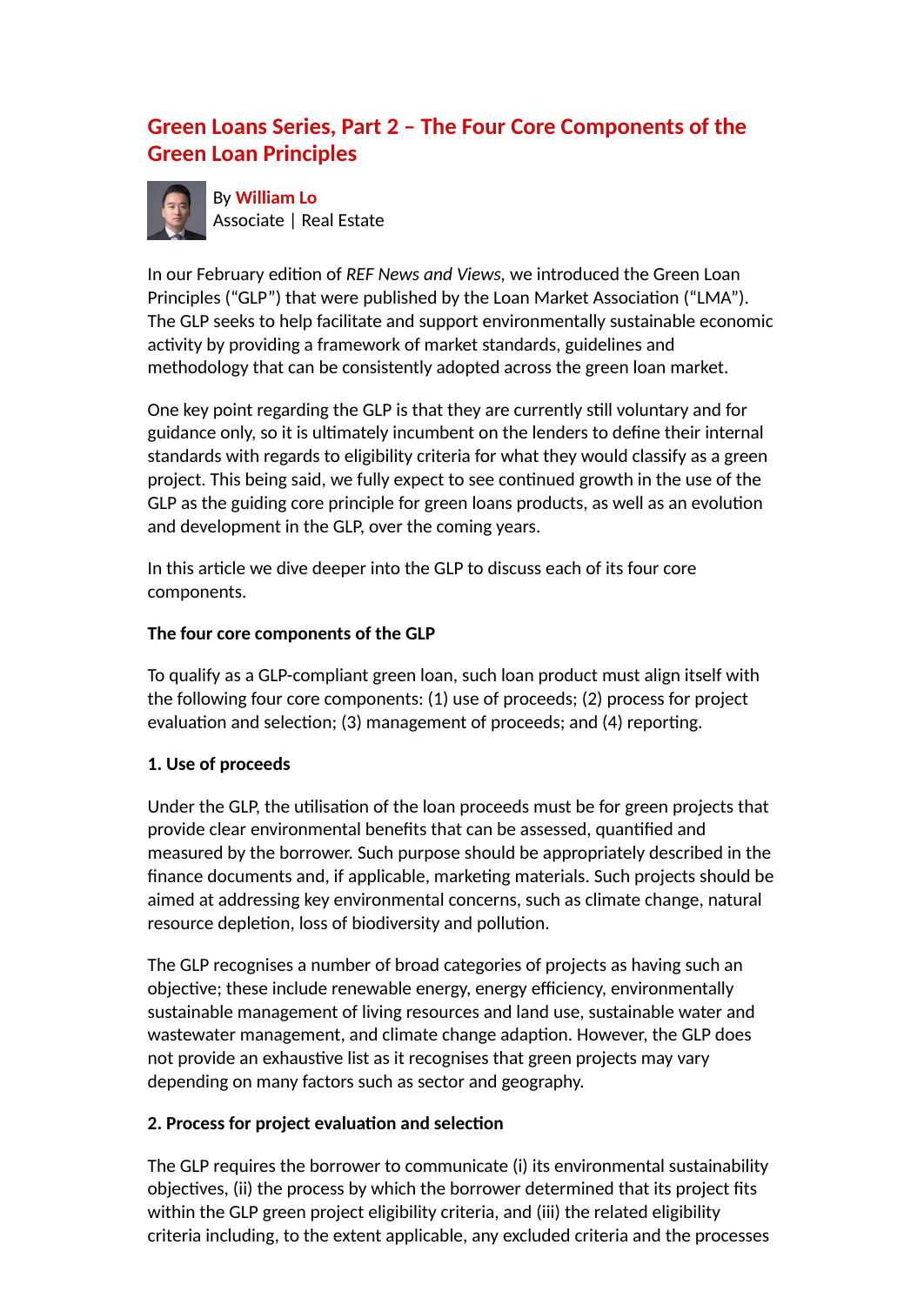to be applied to identify and manage potentially material environmental risks associated with the project.

## **3. Management of proceeds**

The GLP recommends that the proceeds of the green loan are tracked in an appropriate manner to promote and maintain transparency and integrity of the green loan product. This can be achieved in many ways − for instance, by separating out a specific tranche of the facility that shall be designated to the green project, or for the green loan funds to be credited to a dedicated account.

## **4. Reporting**

The GLP recommends borrowers to keep readily available up-to-date information on the use of proceeds and details of material developments. This should include details of the green projects and the amounts to be allocated, together with their expected impact. It is clear in the GLP that transparency is of particular value in communicating the expected impact of the green projects. As such, the GLP recommends the use of qualitative performance indicators and, where possible, quantitative performance measures, as well as the disclosure of key underlying methodology and/or assumptions used.

## **Next month**

Whilst the GLP is intended to support the general expansion of the market for sustainable finance products, it is also intended to be used in a real estate-specific context, and in October 2020 the LMA published two guidance papers to specifically address some of the more frequently asked questions on the application of the GLP in real estate financing. In next month's *REF News and Views* we will discuss this in greater detail.